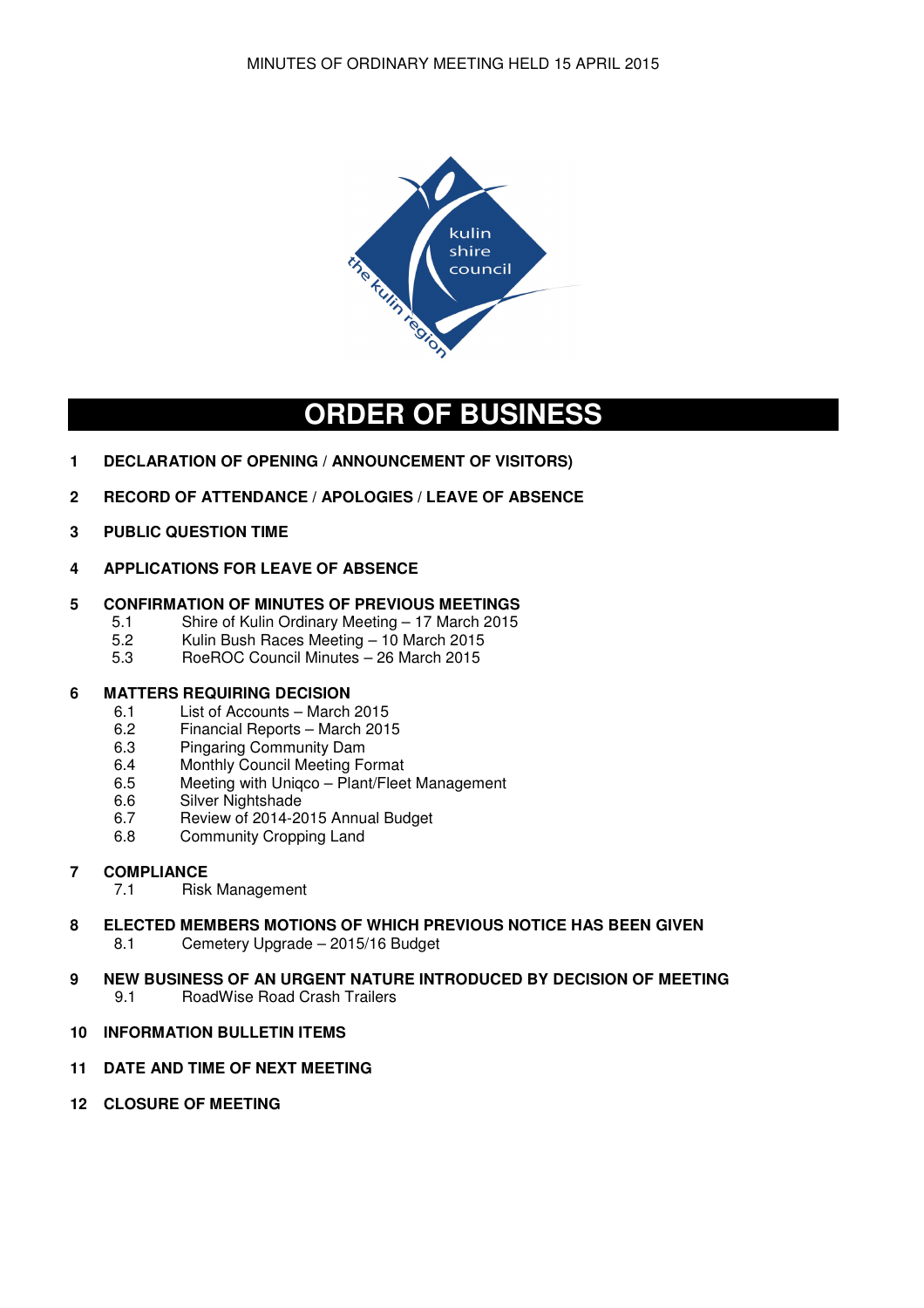# **Minutes of an Ordinary Meeting of Council held in the Freebairn Recreation Centre on Wednesday 15 April 2015 commencing at 1.02pm**

# **1. DECLARATION OF OPENING / ANNOUNCEMENT OF VISITORS**

The President of the Shire welcomed all present and declared the meeting opened at 1.02pm

# **2. RECORD OF ATTENDANCE/APOLOGIES/LEAVE OF ABSENCE**

| Allendance          |                                     |              |
|---------------------|-------------------------------------|--------------|
| <b>JM Sullivan</b>  | President                           | East Ward    |
| <b>BD</b> West      | <b>Vice President</b>               | West Ward    |
| <b>RD Duckworth</b> | Councillor                          | West Ward    |
| MJ Ledwith          | Councillor                          | West Ward    |
| G Robins            | Councillor (from 2:20)              | Town Ward    |
| <b>HT</b> McInnes   | Councillor                          | Town Ward    |
| R O'Brien           | Councillor                          | Central Ward |
| <b>BP</b> Taylor    | Councillor                          | Central Ward |
| G Hadlow            | <b>Chief Executive Officer</b>      |              |
| C Vandenberg        | Deputy CEO                          |              |
| N Thompson          | Executive Support Officer / Minutes |              |
| M Martin            | <b>CRC</b> Manager                  |              |
| G Whisson           | Special Projects Officer            |              |
| L Hobson            | Manager of Works (from 4:08pm)      |              |
| <b>Apologies</b>    |                                     |              |
| R Bowey             | Councillor                          | Town Ward    |
|                     |                                     |              |

# **3. PUBLIC QUESTION TIME**

As there were no members of the public present, there were no questions asked.

# **4. APPLICATIONS FOR LEAVE OF ABSENCE**

# **01/0415**

Attendance

**Moved Cr McInnes Seconded Cr O'Brien that Cr Ledwith be granted Leave of Absence for the May Meeting.** 

 **Carried 7/0** 

# **5. CONFIRMATION OF MINUTES OF PREVIOUS MEETINGS**

Shire of Kulin Ordinary Meeting – 17 March 2015

**02/0415** 

**Moved Cr Duckworth Seconded Cr West that the minutes of the Ordinary Council Meeting held on 17 March 2015 be confirmed as a true and correct record.** 

 **Carried 7/0** 

Kulin Bush Races Meeting – 10 March 2015

#### **03/0415**

**Moved Cr O'Brien Seconded Cr West that the minutes of the Kulin Bush Races Meeting held on 10 March 2015 be received.** 

 **Carried 7/0** 

RoeROC Council Meeting – 26 March 2015

**04/0415** 

**Moved Cr Duckworth Seconded Cr Ledwith that the minutes of the RoeROC Council Meeting held on 26 March 2015 be confirmed as a true and correct record.** 

 **Carried 7/0**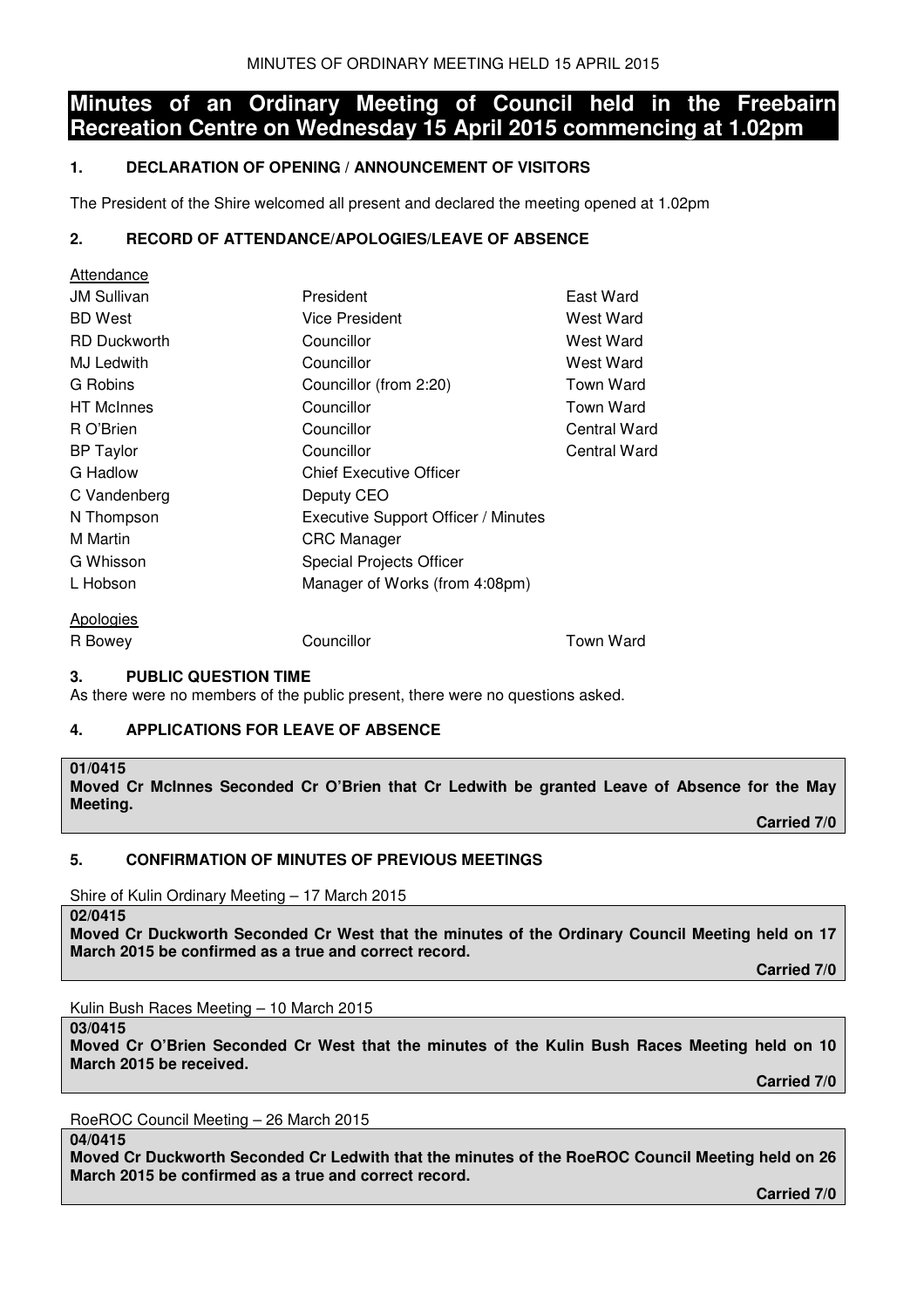# **6.1 List of Accounts – March 2015**

| <b>RESPONSIBLE OFFICER:</b>    | DCEO        |
|--------------------------------|-------------|
| <b>FILE REFERENCE:</b>         | 12.06       |
| <b>AUTHOR:</b>                 | <b>DCEO</b> |
| <b>DISCLOSURE OF INTEREST:</b> |             |

#### **SUMMARY:**

Attached is a list of accounts paid during the month of March 2015 for Council's consideration.

**BACKGROUND & COMMENT:** 

Nil

**FINANCIAL IMPLICATIONS:** 

Nil

**STATUTORY AND PLANNING IMPLICATIONS:**  Nil

**POLICY IMPLICATIONS:**  Nil

**COMMUNITY CONSULTATION:** 

Nil

**WORKFORCE IMPLICATIONS:** 

Nil

#### **OFFICER'S RECOMMENDATION:**

That March payments being cheque No's 1679 (Bush Races), 36293 - 36317 (Municipal), EFT No's 9544 – 9687 (Municipal), credit card payments, creditor payments, and other vouchers from the Municipal Fund totalling \$803,553.60 be passed for payment.

# **VOTING REQUIREMENTS:**

Simple majority required.

# **05/0415**

**Moved Cr O'Brien Seconded Cr Ledwith that March payments being cheque No's 1679 (Bush Races), 36293 - 36317 (Municipal), EFT No's 9544 – 9687 (Municipal), credit card payments, creditor payments, and other vouchers from the Municipal Fund totalling \$803,553.60 be passed for payment.** 

 **Carried 7/0** 

# **6.2 Financial Report March 2015**

| <b>RESPONSIBLE OFFICER:</b>    | DCEO  |
|--------------------------------|-------|
| FILE REFERENCE:                | 12.01 |
| <b>AUTHOR:</b>                 | DCEO  |
| <b>DISCLOSURE OF INTEREST:</b> |       |

**SUMMARY:** 

Attached are the financial reports for the period ending 31 March 2015.

**BACKGROUND & COMMENT:** 

Nil

# **FINANCIAL IMPLICATIONS:**

Nil

#### **STATUTORY AND PLANNING IMPLICATIONS:**

Regulation 34 of the Local Government (Financial Management) Regulations 1996 requires local governments to prepare each month a statement of financial activity reporting on the revenue and expenditure of funds for the month in question.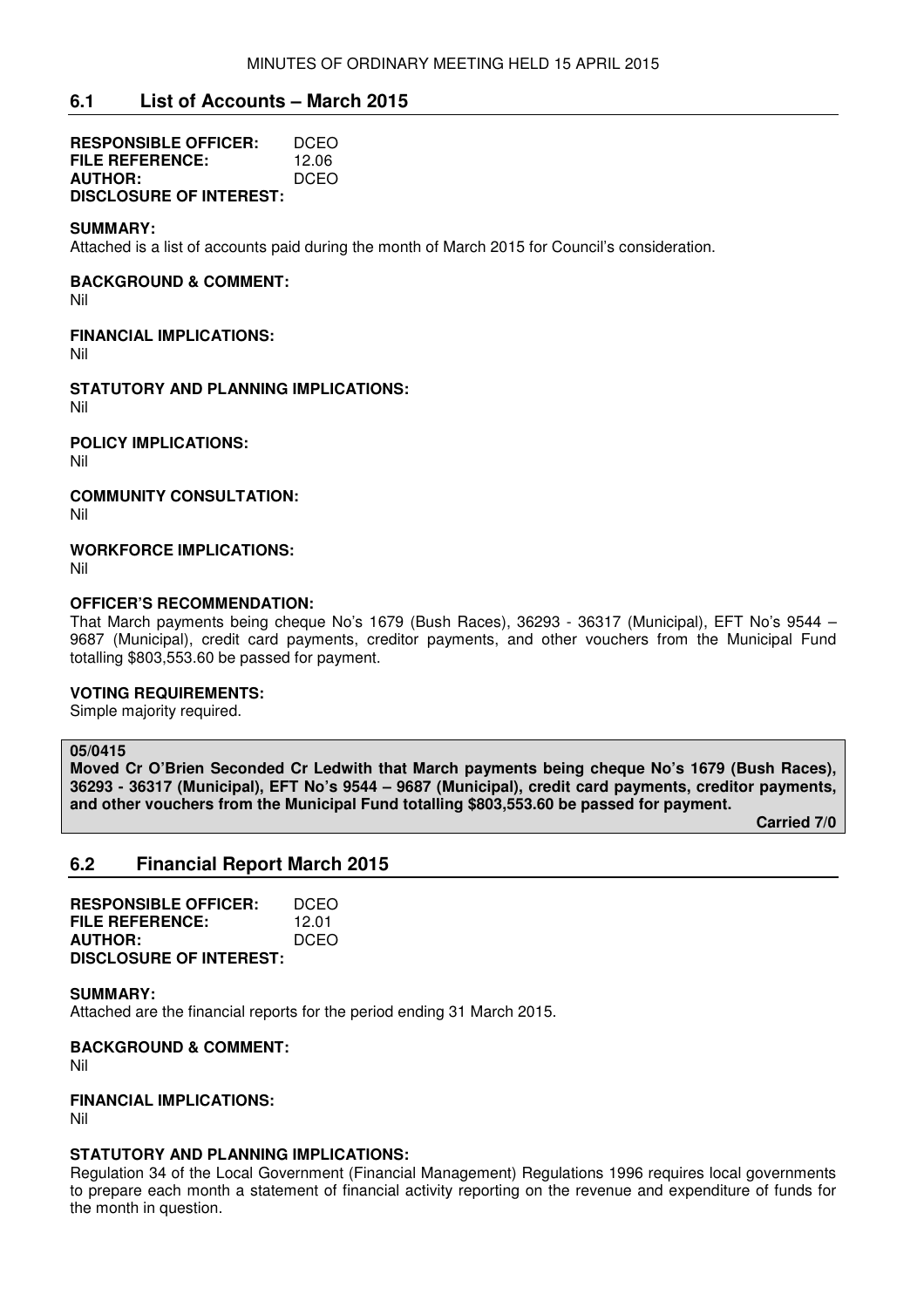### **POLICY IMPLICATIONS:**

Nil

#### **COMMUNITY CONSULTATION:**

Nil

#### **WORKFORCE IMPLICATIONS:**

Nil

### **OFFICER'S RECOMMENDATION:**

That Council endorse the monthly financial statements for the period ending 31 March 2015.

#### **VOTING REQUIREMENTS:**

Simple majority required.

**Unfortunately with the budget review time did not permit the March Monthly's to be finalized. In reality the budget review covers to the end of March anyway. Formal adoption of the March Financial report can be covered at the May meeting.**

# **6.3 Pingaring Community Dam**

| <b>NAME OF APPLICANT:</b>           | CEO   |
|-------------------------------------|-------|
| <b>RESPONSIBLE OFFICER:</b>         | CEO   |
| FILE REFERENCE:                     | 32.01 |
| <b>AUTHOR:</b>                      | CEO   |
| <b>DISCLOSURE OF INTEREST: Nill</b> |       |

#### **SUMMARY:**

As advised in my CEO report in March the Pingaring Community Dam project will not be proceeding. I have information from the Department of Water that they are preparing a report to the Minister seeking a variation on our original grant for Pingaring by transferring these funds to the Dudinin Drought Proofing project.

#### **BACKGROUND & COMMENT:**

As advised DER have made it very difficult for the project to proceed by not allowing the necessary clearing to take place on the reserve where the dam is proposed to be sited.

I hope to have confirmation from the Department that the grant funds can be transferred from Pingaring to Dudinin by the meeting date and I therefore seek Council authorisation for this to occur.

#### **FINANCIAL IMPLICATIONS**

Nil

**STATUTORY AND TOWN PLANNING IMPLICATIONS**  Nil

**POLICY IMPLICATIONS:**

Nil

#### **COMMUNITY CONSULTATION:**

Should Council agree to the change of the funding arrangements I will need to notify the Pingaring community that the community dam has been put on hold.

#### **WORKFORCE IMPLICATIONS:**

Nil

#### **RECOMMENDATION:**

That Council endorse the action by the Department of Water in seeking approval from the Minister of Water for the grant funds originally allocated for the construction of a community dam in Pingaring to be transferred to fund the upgrade of the public dam in Dudinin.

### **VOTING REQUIREMENTS:**

Simple majority required.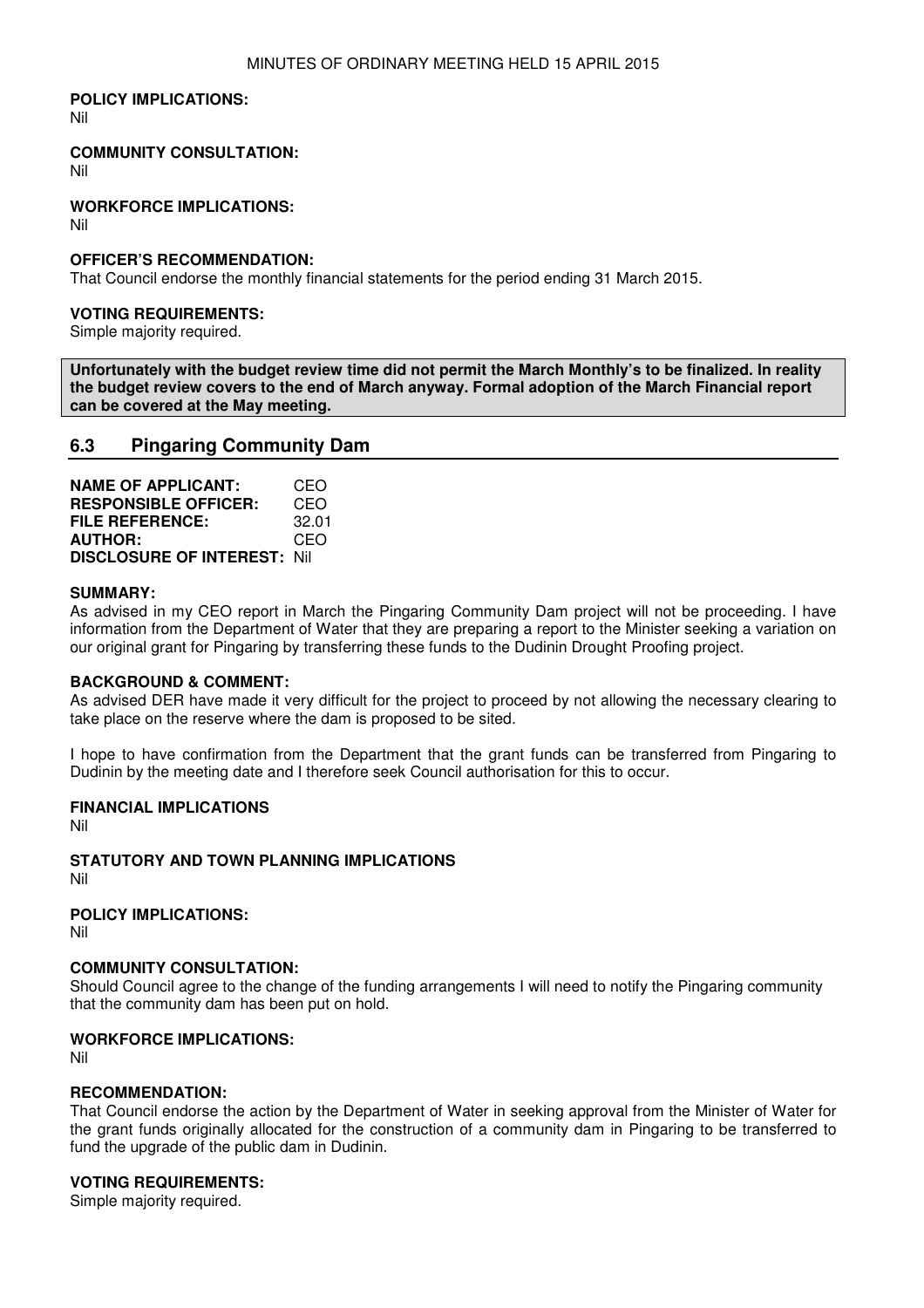# **06/0415**

**Moved Cr Duckworth Seconded Cr West that Council endorse the action by the Department of Water in seeking approval from the Minister of Water for the grant funds originally allocated for the construction of a community dam in Pingaring to be transferred to fund the upgrade of the public dam in Dudinin. It was further resolved that Council supports the construction of a dam in the Pingaring area, for stock watering purposes, however the project must be community driven to ensure full community support. Carried 7/0** 

**6.4 Monthly Council Meeting Format** 

| <b>NAME OF APPLICANT:</b>           | CEO   |
|-------------------------------------|-------|
| <b>RESPONSIBLE OFFICER:</b>         | CEO   |
| FILE REFERENCE:                     | 13.03 |
| <b>AUTHOR:</b>                      | CEO   |
| <b>DISCLOSURE OF INTEREST: Nill</b> |       |

#### **SUMMARY:**

The Shire of Kulin has run our meetings using the same format for a number of years now and I wish to request Council consideration in changing that format so we are more in line with the meeting procedure requirements as outlined in the Dept. of Local Governments Operational Guidelines covering the Preparation of Agendas and Minutes and Council Forums.

# **BACKGROUND & COMMENT:**

Before proceeding I would like to point out that nothing contained in this report is intended as a criticism, it is more an observation on how we can run more effectively. And while our meeting system has worked reasonably well over a long period of time there are some matters that need to be addressed so as to be more in line with the Local Government Departments operational guidelines as mentioned above.

The following are some pros & cons of considering change:

- At times I get the impression that if a matter is raised by a Councilor, either within the course of discussing agenda items already listed or during the Councilor report session, and limited/no discussion is held then the Councilor responsible assumes that action will be taken on the matter raised. This can leave staff confused over whether the matter is an individual's opinion or in a roundabout way a decision of Council.
- The format of our meeting at present does not comply with the Guidelines issued by the Department. While there is no requirement to comply the guidelines were prepared in liaison with a number of senior practitioners from Local Government.

The following is an extract from the index of the guidelines:

- "3.3 Order of Business Recommended
	- 3.3.1 Declaration of Opening/Announcement of Visitors
	- 3.3.2 Record of Attendance/Apologies/Leave of Absence
	- 3.3.3 Response to Previous Public Questions Taken on Notice
	- 3.3.4 Public Question Time
	- 3.3.5 Applications for Leave of Absence
- 3.3.6 Confirmation of Minutes of Previous Meetings
- 3.3.7 Announcements by Presiding Member Without Discussion
- 3.3.8 Petitions/Deputations/Presentations/Submissions
- 3.3.9 Reports of Committees and Officers
- 3.3.10 Elected Members Motions of which Previous Notice has been Given
	- 3.3.11 New Business of an Urgent Nature Introduced by Decision of the Meeting
	- 3.3.12 Closure of Meeting"
- I have attached a copy of the Local Government Operational Guidelines for Council Concept Forums which is what I propose as a session prior to the commencement of the meeting where Officers report, Councilor reports and other matters are considered in an informal matter and are not included as part of the minutes.
	- Please refer to page 3 of the attachment which outlines the idea of concept forums. It is also important to note that Concept Forums must not involve any decision making process as any meeting where a decision is to be made must be open to the public to ensure accountability, openness and transparency.
- If a Councilor wishes to proceed further with a matter raised at a concept forum there is an opportunity for that Councilor to foreshadow that they wish to introduce a new matter of urgency into the meeting proper or alternatively they may request that an agenda item be prepared by an officer for the next monthly Ordinary Meeting.
- I have spoken to a number of other CEO's and the general consensus has been that meetings have been shortened considerably with the introduction of the informal or concept forums.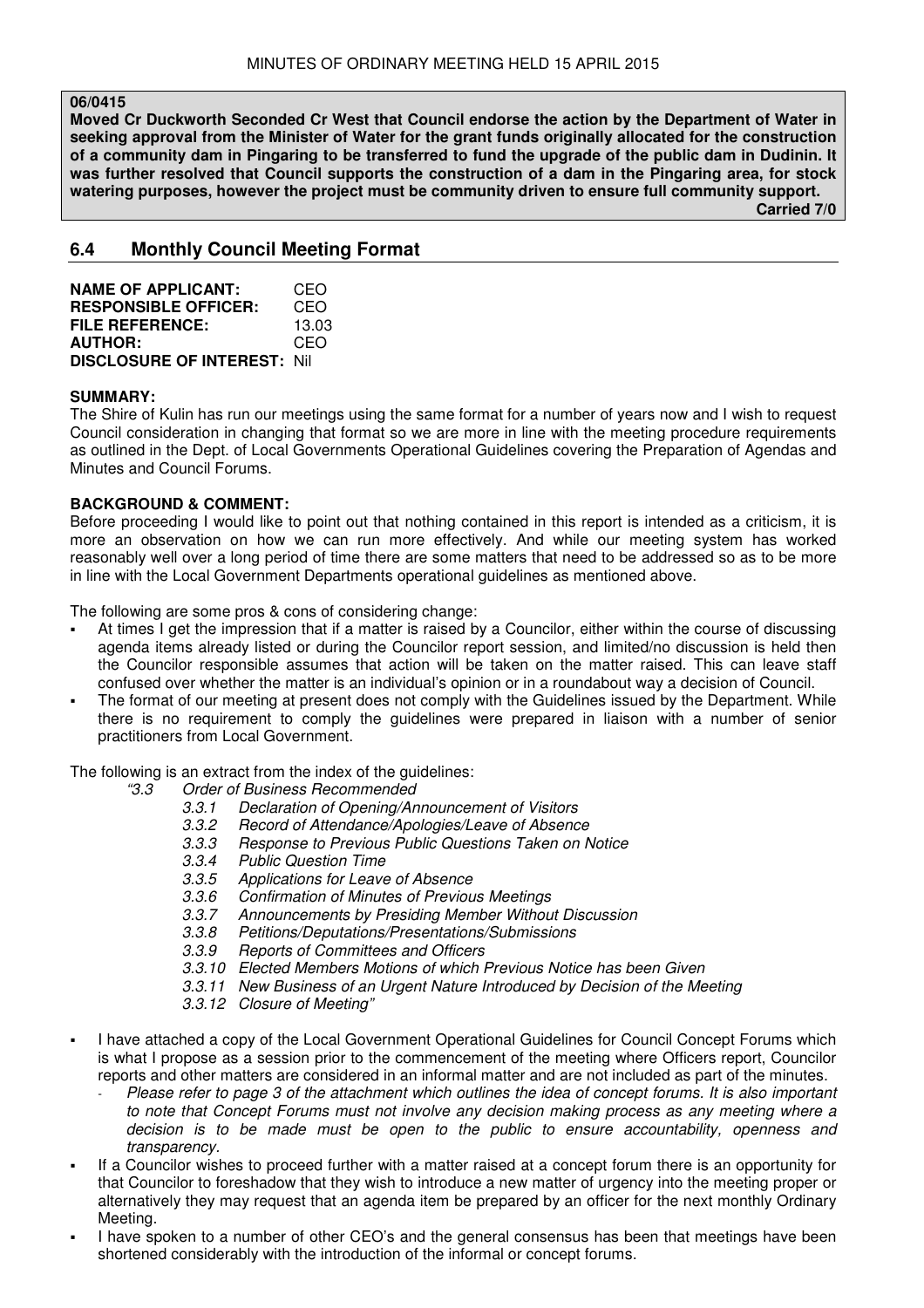### MINUTES OF ORDINARY MEETING HELD 15 APRIL 2015

- Is it a possibility, under the current agenda procedures, that some Councilors may not raise issues as they are unsure of the level of support they will receive? The concept forum session will allow a particular matter to be discussed openly without necessarily resulting in a decision being required.
- It is important to note that no discussion should be permitted on an agenda item during the concept forum.
- If the concept forum model is adopted we need to consider how to go about the current Councilor reports. Obviously the proposed system does not allow for Councilor complaints/work requests/ratepayer queries to be noted as we do now and I do not see this as a necessity for such reports to be included in the minutes. It is therefore important that if a Councilor wishes something to be done then it must be raised either by request for an officers agenda item or an elected members item. A template is available for this purpose.
- At the recent training session attended by Cr Bowey she did comment that the Dept. of Local Government regularly check minutes posted on our websites and it is probably only a matter of time before they are in touch to question our agenda/minutes structure.
- I have spoken with Martin Whitely who has recently been involved in a probity audit by the Department. The Shire of Wandering had basically adopted our agenda template and the comment was passed that it was not satisfactory.

# **FINANCIAL IMPLICATIONS**

Nil

#### **STATUTORY AND TOWN PLANNING IMPLICATIONS**

Our current agenda and minute format does not comply with the guidelines issued by the Department of Local Government and while there is no requirement to change it can be argued that our current arrangements are not good governance.

I will have available a copy of the guidelines for Councillors to take and read at their leisure or alternatively if a copy is required prior to the meeting please contact Nicole at the Office.

#### **POLICY IMPLICATIONS:**

Nil

#### **COMMUNITY CONSULTATION:**

Nil

#### **WORKFORCE IMPLICATIONS:**

Nil

#### **RECOMMENDATION:**

That Council introduce change to our Meeting Agendas and Minutes so they are brought more into line with the guidelines released by the Department of Local Government to ensure we are meeting minimum standards in relation to good governance.

#### **VOTING REQUIREMENTS:**

Simple majority required.

# **07/0415**

**Moved Cr Taylor Seconded Cr O'Brien that Council introduce change to our Meeting Agendas and Minutes so they are brought more into line with the guidelines released by the Department of Local Government to ensure we are meeting minimum standards in relation to good governance.** 

 **Carried 7/0** 

# **6.5 Meeting with Uniqco – Plant/Fleet Management**

| <b>NAME OF APPLICANT:</b>           | CEO   |
|-------------------------------------|-------|
| <b>RESPONSIBLE OFFICER:</b>         | CEO   |
| FILE REFERENCE:                     | 23.02 |
| <b>AUTHOR:</b>                      | CEO   |
| <b>DISCLOSURE OF INTEREST: Nill</b> |       |

#### **SUMMARY:**

Council representatives (Crs West and Robins and staff CEO, Manager of Works and Tech Officer) met with Grant Andrews, Uniqco, John Donnelly, Plant Manager Main Roads WA and James Trail to discuss future plant management systems.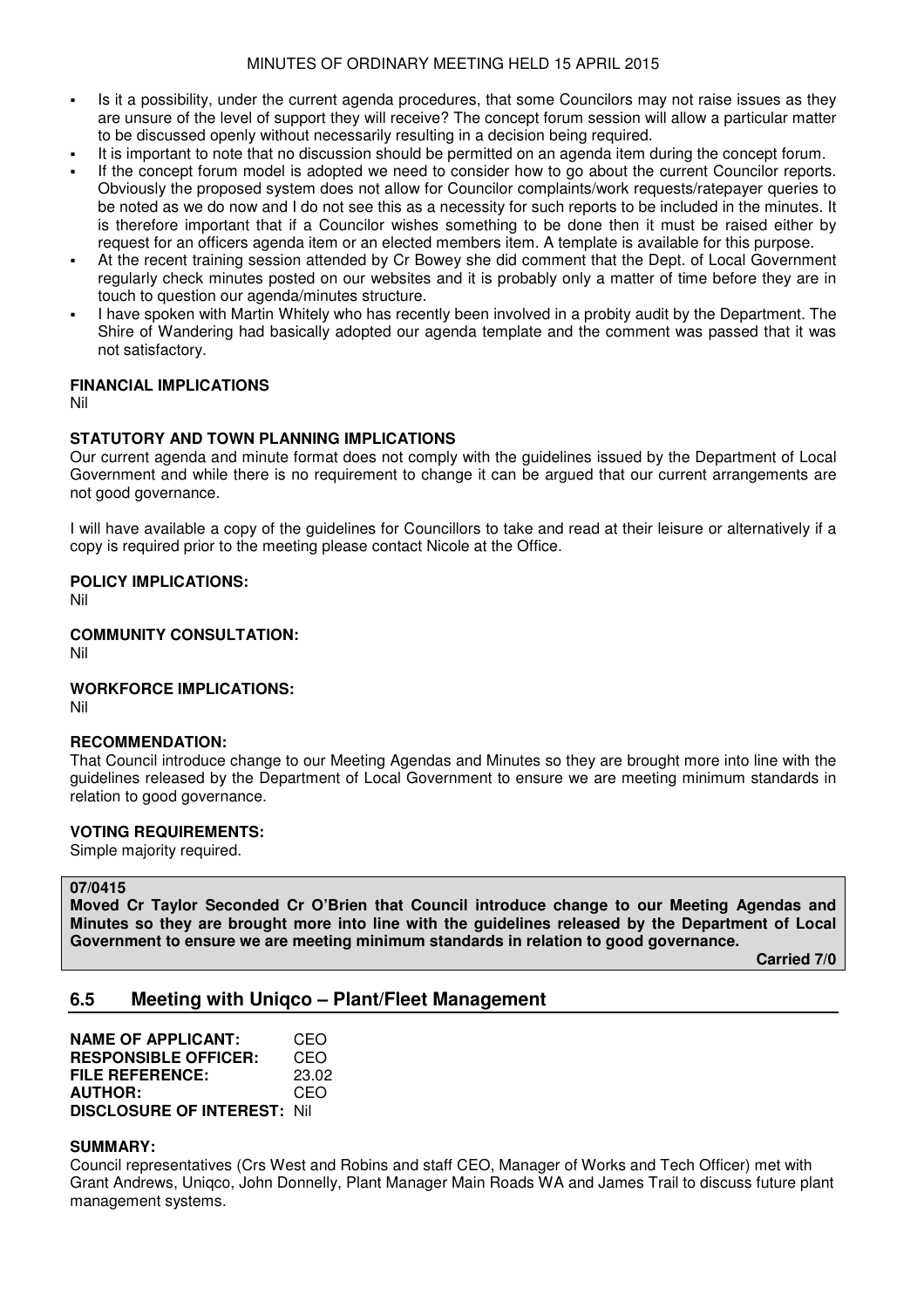#### **BACKGROUND & COMMENT:**

I have attached copies of information I have received back from the various parties since the meeting and although not completely self-explanatory it does give us an idea of what improvements to our plant management system will achieve or possibly lead to.

The following is a summary of our discussions on Friday 20 march 2015. The idea of a plant management system is:

- To provide information on vehicle servicing and repairs,
- Provide information on what plant hire rates we should be using in our plant allocation system,
- Provide reports on under-utilisation of existing plant, and
- Provide information on optimum replacement regimes and fuel usage.

I guess the main thing we will need to consider is the cost of the system and once I have further information I will include it as part of budget deliberations.

## **FINANCIAL IMPLICATIONS**

There will be a cost for using the Uniqco system and this can be considered during the 2015/16 budget deliberations.

# **STATUTORY AND TOWN PLANNING IMPLICATIONS**

Nil

### **POLICY IMPLICATIONS:**

Nil

# **COMMUNITY CONSULTATION:**

Nil

#### **WORKFORCE IMPLICATIONS:**

A plant management system will enable us to better manage our plant fleet and obviously can be used to ensure our labour force is using this to our best advantage.

#### **RECOMMENDATION:**

That Council include for consideration the purchase of a Plant Management system from Uniqco in our 2015/16 budget deliberations.

#### **VOTING REQUIREMENTS:**

Simple majority required.

#### **08/0415**

**Moved Cr West Seconded Cr Taylor that Council include for consideration the purchase of a Plant Management System from Uniqco in our 2015/16 budget deliberations.** 

 **Carried 7/0** 

# **6.6 Silver Nightshade**

| <b>NAME OF APPLICANT:</b>           | CEO   |
|-------------------------------------|-------|
| <b>RESPONSIBLE OFFICER:</b>         | CEO   |
| FILE REFERENCE:                     | 11.04 |
| <b>AUTHOR:</b>                      | CEO   |
| <b>DISCLOSURE OF INTEREST: Nill</b> |       |

#### **SUMMARY:**

Bruce Wittber has written to advise that the Central Zone, WALGA, has considered the motion we submitted to the last zone meeting as follows:

"That the Central Country Zone support the affected member Councils in any application to have Silver Nightshade declared a declared species and that the Executive Officer make appropriate representation following discussions with affected member Councils".

#### **BACKGROUND & COMMENT:**

While the Zone did support the concept of declaring the weed there has not been a big uptake of Councils who believe they have a problem (see attached email).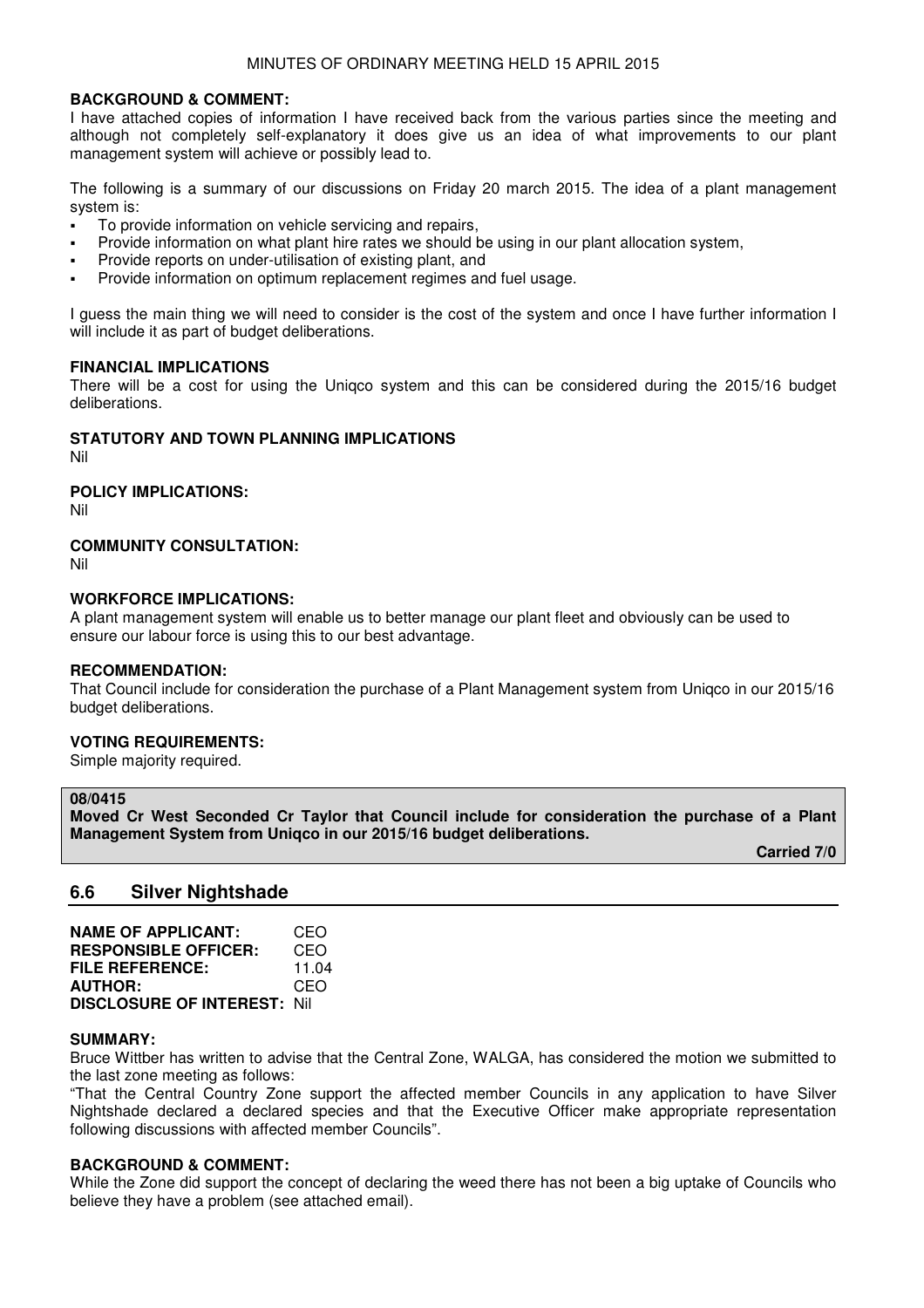### MINUTES OF ORDINARY MEETING HELD 15 APRIL 2015

Accordingly the Executive Officer is now seeking feedback on "where to from here". In view of the problem the Kulin area has with the weed we need to respond that we do need Zone assistance in trying to have the weed declared however in view of the limited interest it is likely that we will have to push pretty hard for it to proceed.

#### **FINANCIAL IMPLICATIONS**

There may be some impact in that the Council would be required to meet the cost of spraying roadsides in the district if the weed is declared.

# **STATUTORY AND TOWN PLANNING IMPLICATIONS**

Nil

**POLICY IMPLICATIONS:**

Nil

**COMMUNITY CONSULTATION:** Nil **WORKFORCE IMPLICATIONS:** Nil

#### **RECOMMENDATION:**

That Council advise the Central Country Zone Executive Officer that we feel that an application to declare the weed Silver Nightshade a declared species is likely to have more impact if the application was to be submitted by the Zone on behalf of affected Council areas.

#### **VOTING REQUIREMENTS:**

Simple majority required.

#### **09/0415**

**Moved Cr Duckworth Seconded Cr West that Council advise the Central Country Zone Executive Officer that we feel that an application to declare the weed Silver Nightshade a declared species is likely to have more impact if the application was to be submitted by the Zone on behalf of affected Council areas.** 

 **Carried 7/0** 

# **6.7 Review Of 2014-2015 Annual Budget**

| <b>NAME OF APPLICANT:</b> | DCEO  |
|---------------------------|-------|
| <b>FILE REFERENCE:</b>    | 12.04 |
| <b>AUTHOR:</b>            | DCEO  |

#### **SUMMARY:**

Regulation 33A of the Local Government (Financial Management) Regulations 1996 requires local governments to carry out, between the 1 January and 31 March in each financial year, a review of its annual budget for that year.

# **BACKGROUND:**

Local Governments are required to conduct a budget review between 1 January and 31 March each year. This is mandatory under Regulation 33A of the Local Government (Financial Management) Regulations 1996. The thrust of the legislation is to ensure local governments conduct at least a single budget review after the half way mark of the financial year and before the completion of the ninth month.

A budget review comprises a detailed examination of year to date actual results with Council's adopted budget. Regulation 33A (2) and (3) of the FM Regulations requires the results of the budget review to be submitted to Council within 30 days of the review. Council is then to give consideration to adopting the review (or part of) and associated recommendations.

Regulations 33A (4) states that within 30 days after Council has conducted its review, a copy and recommendations are to be provided to the Department of Local Government.

#### **COMMENT:**

The review is presented in the attached report. The Report seeks to identify and quantify:

- i) the forecast year-end major variances from the adopted budget;
- ii) matters arising not currently included in the adopted budget but which are recommended for consideration of inclusion in the budget;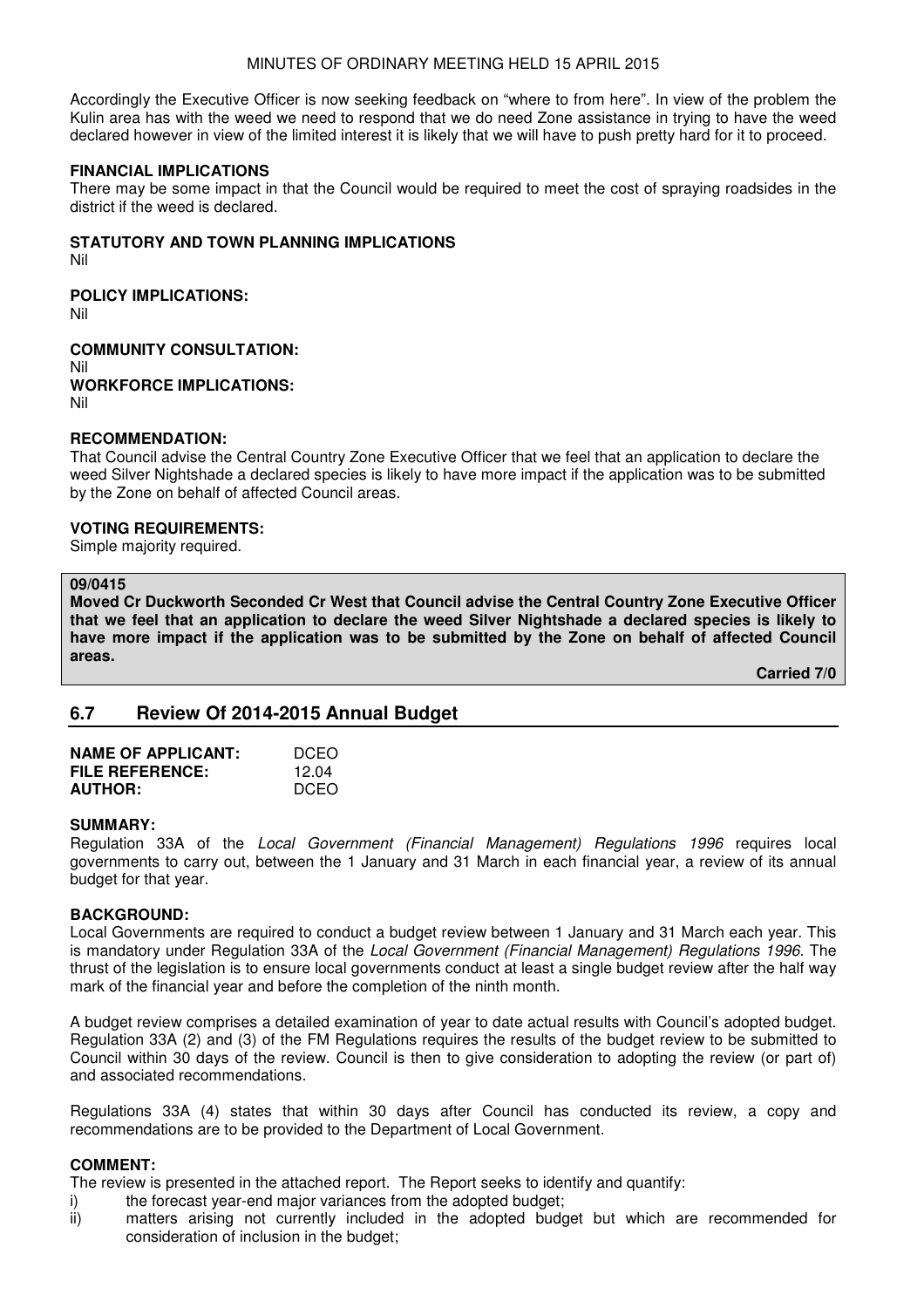# MINUTES OF ORDINARY MEETING HELD 15 APRIL 2015

The review process has been undertaken having regard for:

- i) actual revenues and expenditures for the first (9) months of the financial year, a necessary indicator to informed forecasts for the remainder of the year;
- ii) forecast revenue and expenditure levels for the remaining (3) months of the year;
- iii) the more significant (in \$ terms) variances to budget rather than the many minor 'unders and overs' which, history has shown, will largely balance out;

# **FINANCIAL IMPLICATIONS:**

Nil

**STATUTORY AND TOWN PLANNING IMPLICATIONS:** 

Nil

**POLICY IMPLICATIONS:**

Nil

**COMMUNITY CONSULTATION:**

Nil

**WORKFORCE IMPLICATIONS:**

Nil

#### **RECOMMENDATION:**

That Council accept the recommendations as contained in the Review of Budget for the period ending 31 March 2015 and adopt the report as presented.

**10/0415** 

**Moved Cr Taylor Seconded Cr Duckworth that Council accept the recommendations as contained in the Review of Budget for the period ending 31 March 2015 and adopt the report as presented.** 

 **Carried 7/0** 

**Cr Robins entered the Council Meeting at 2.20pm** 

# **6.8 Community Cropping Land**

| <b>NAME OF APPLICANT:</b>           | CEO   |
|-------------------------------------|-------|
| <b>RESPONSIBLE OFFICER:</b>         | CEO   |
| FILE REFERENCE:                     | 15.01 |
| <b>AUTHOR:</b>                      | CEO   |
| <b>DISCLOSURE OF INTEREST: Nill</b> |       |

#### **SUMMARY:**

Following the March meeting Council advertised the fact that we are considering an extension of the lease of the land used for cropping purposes, i.e. "Proud's" & the "Airstrip", to the Kulin Kondinin Football Club for a further 3 year period. Public comment was sought on the proposal.

# **BACKGROUND & COMMENT:**

At the time of preparation of the agenda I have not received any public comment on the proposal. It is therefore recommended that Council proceed with approving the lease extension to the Kulin Kondinin Football Club as requested. I have included a copy of a suggested Community cropping Policy which includes provision of an annual charge of \$10 per hectare.

# **FINANCIAL IMPLICATIONS**

Nil

**STATUTORY AND TOWN PLANNING IMPLICATIONS**  Nil

**POLICY IMPLICATIONS:** Nil

# **COMMUNITY CONSULTATION:**

Council's intent on this matter has been advertised for public comment.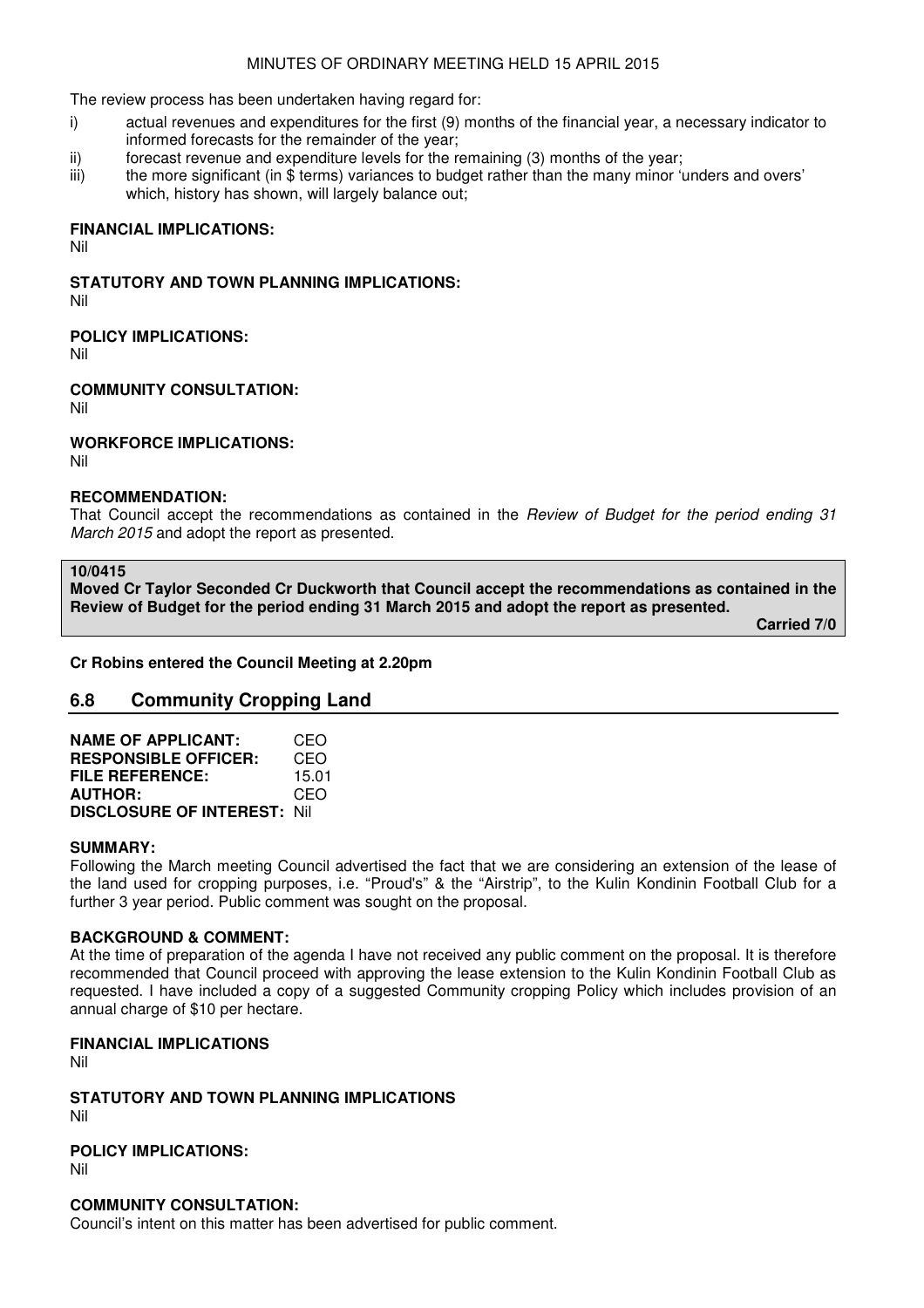#### **WORKFORCE IMPLICATIONS:**

Nil

#### **RECOMMENDATION:**

That Council approve the lease extension as requested by the Kulin Kondinin Football Club as follows:

- To extend the lease on the airstrip land for a further 3 year term expiring in January 2018. The intention is to leave the land in pasture during 2015 and then plant cereal crops in 2016 & 2017.
- To extend the lease on "Proud's" land for a further 3 year term expiring in January 2020. The club has been donated 100 tonne of lime and they wish to purchase a further 100 tonne to apply to the property. This is a substantial investment and the club believe they need some guarantees before proceeding with the additional lime purchase.

#### **VOTING REQUIREMENTS:**

Simple majority required.

#### **11/0415**

**Moved Cr Duckworth Seconded Cr Taylor that Council approve the lease extension as requested by the Kulin Kondinin Football Club as follows:** 

- **To extend the lease on the airstrip land for a further 3 year term expiring in January 2018. The intention is to leave the land in pasture during 2015 and then plant cereal crops in 2016 & 2017.**
- **To extend the lease on "Proud's" land for a further 3 year term expiring in January 2020. The club has been donated 100 tonne of lime and they wish to purchase a further 100 tonne to apply to the property. This is a substantial investment and the club believe they need some guarantees before proceeding with the additional lime purchase.**

**Further that the Kulin Community Cropping Policy be adopted with the following changes:** 

#### **Management Practices**

**2. change to "A minimum of 10PPM of phosphate is to be applied each year, subject to soil testing indicating this application is required, and** 

**6.change to "A lime application is to be applied as required in the long term interest of the soil condition."** 

 **Carried 8/0** 

# **7. COMPLIANCE**

Nil

# **8. ELECTED MEMBERS MOTIONS OF WHICH PREVIOUS NOTICE HAS BEEN GIVEN**

# **8.1 Cemetery Upgrade – 2015/16 Budget**

**NAME OF APPLICANT:** Cr Robbie Bowey **RESPONSIBLE OFFICER:** CEO **FILE REFERENCE:** 05.03 **AUTHOR:** Cr Robbie Bowey **DISCLOSURE OF INTEREST:** Nil

#### **SUMMARY:**

Cr Bowey has requested Council consider restoration of the Kulin cemetery. The project is to include the replacement of the bridge/railing, the gazebo, seating and niche wall. Consideration is to be given for the possible erection of a toilet structure. The restoration is to include relocation of the entrance.

#### **BACKGROUND & COMMENT:**

#### Gazebo

The timber structured gazebo with green colourbond roof was erected around 1979. It has lattice attached to the outside. Water is connected to a fountain in the centre of the gazebo and there is a tap alongside the gazebo. The cement bridge covers a creek and connects the gazebo to the newest part of the cemetery. The bridge has begun to collapse. The niche wall is within the gazebo. The gazebo and niche wall are shabby. There is seating within the gazebo and one seat on the edge of the road. The seating is old and in need of replacement.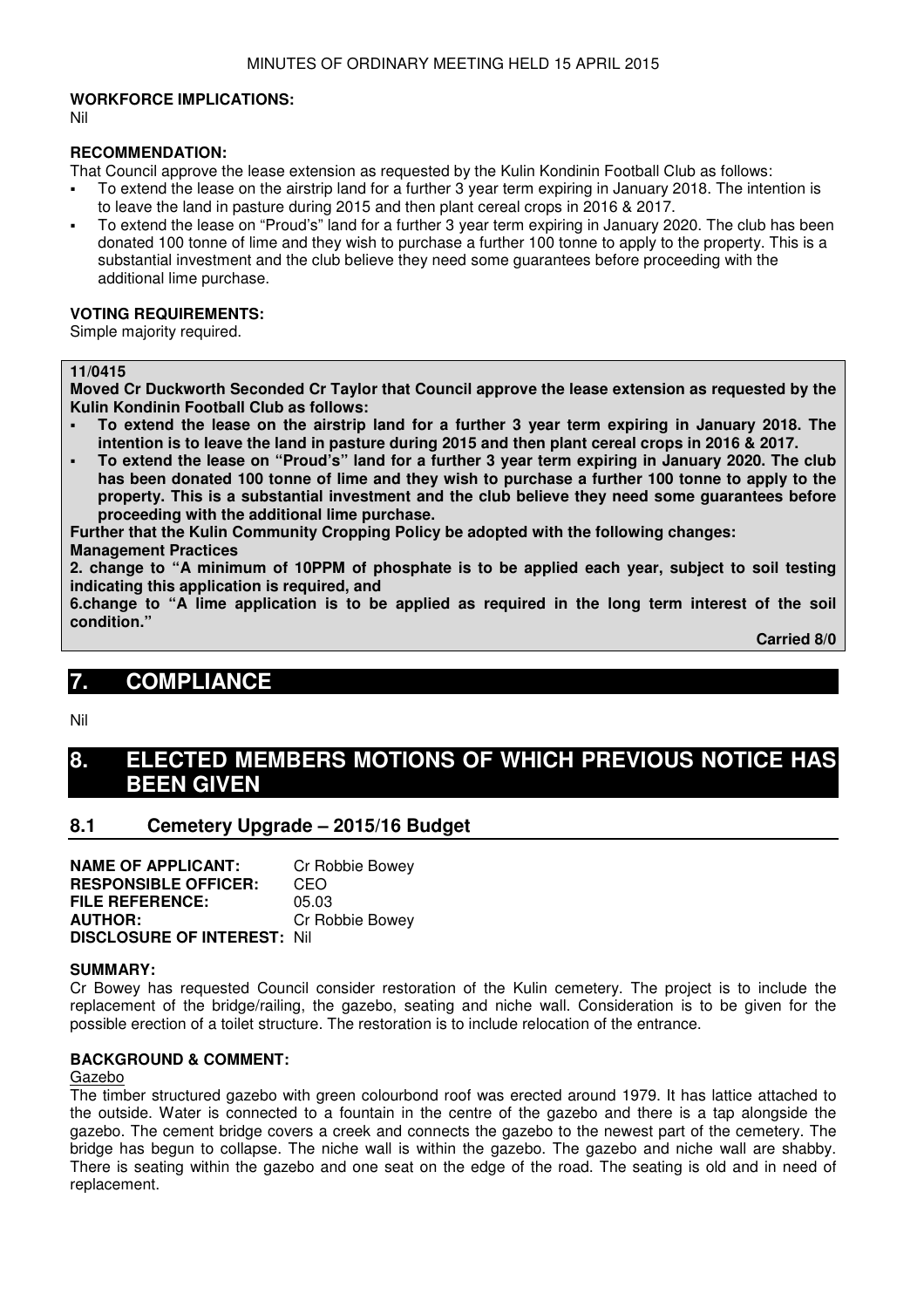#### **Entrance**

The existing main entrance is dangerous, due to the position of the hill which has created poor visibility. The entrance has loose blue metal, making the exit difficult to execute for some drivers. The scheme water pipe is buried at the existing entrance along with another section to the south.

#### Graves

Where possible, the unmarked graves have been marked with a plaque. This project has been undertaken by the local Lions Club. The Lions Club has also improved the concrete foundations on a number of graves. There are several graves still in need of restoration or repairs.

#### **Middle Entrance**

The middle entrance, with seating has been erected by the local Lions Club. This project is not complete, but it is intended to place shade above the two bench seats at this entrance.

For information I contacted a number of surrounding Local Governments and advise that the Shire's of Lake Grace, Quairading, Narembeen, Corrigin and Dumbleyung have toilets at their cemetery. Williams, Beverley, Kondinin and Wickepin do not.

## **FINANCIAL IMPLICATIONS:**

Will be a 2015/16 budget consideration.

# **STATUTORY AND TOWN PLANNING IMPLICATIONS:**

Nil

#### **POLICY IMPLICATIONS:**

Nil

#### **COMMUNITY CONSULTATION:**

Will be able to work with the Lions Club to undertake any improvements.

#### **WORKFORCE IMPLICATIONS:**

Nil

#### **RECOMMENDATION:**

That Council resolve to develop a concept plan for cemetery redevelopment with due consideration given to the natural bush setting. And, that Council resolve to include the restoration project of cemetery and cemetery entrance for consideration in the 2015/16 budget discussions.

#### **VOTING REQUIREMENTS:**

Simple majority required.

# **12/0415**

**Moved Cr McInnes Seconded Cr Robins that Council resolve to develop a concept plan for cemetery redevelopment with due consideration given to the natural bush setting. And, that Council resolve to include the restoration project of cemetery and cemetery entrance for consideration in the 2015/16 budget discussions.** 

 **Carried 8/0** 

**It was suggested that a mobile toilet setup may be a preferred option rather than constructing permanent toilets at the cemetery.** 

# 9. NEW BUSINESS OF AN URGENT NATURE INTRODUCED **DECISION AT THE MEETING**

# **9.1 RoadWise Road Crash Trailers**

| <b>NAME OF APPLICANT:</b>           | CEO   |
|-------------------------------------|-------|
| <b>RESPONSIBLE OFFICER:</b>         | CEO   |
| FILE REFERENCE:                     | 28.17 |
| <b>AUTHOR:</b>                      | CEO   |
| <b>DISCLOSURE OF INTEREST: Nill</b> |       |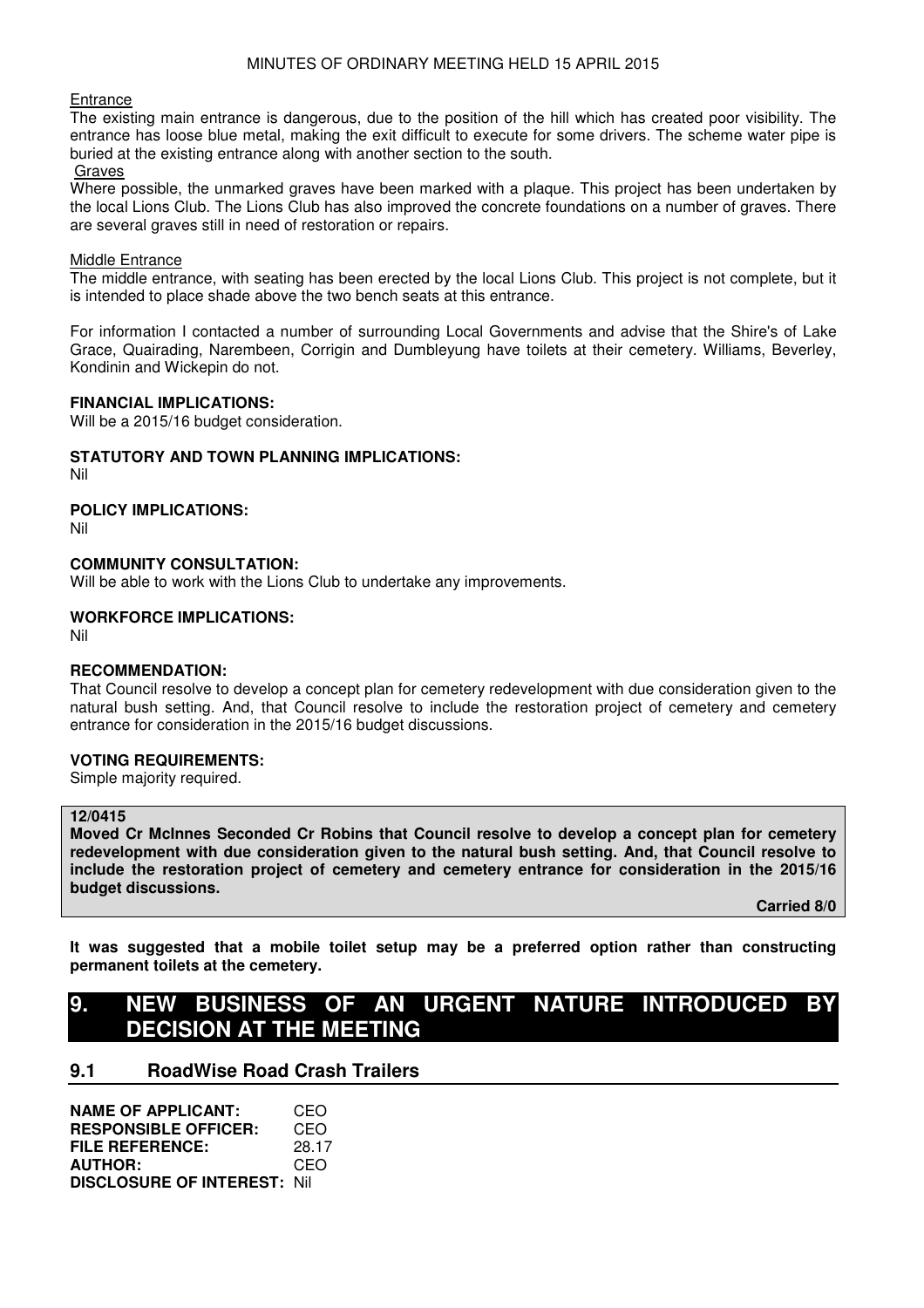#### **SUMMARY:**

The Wheatbelt South (WBS) Road Safety Advisor, Rodney Thornton has researched the option of crash car trailers being built to assist the region in promoting road safety messages at community events and other strategic locations.

The WBS Regional Road Group has been approached in regard to the project with Kulin and Pingelly Shires highlighted as potential locations for the trailers to be hosted for ease of availability and access by other LG's in the region.

In the first instance grant funding will be applied for to assist with the capital cost of the trailers, however in the event this funding is not forthcoming it is envisaged that each of the LG's will contribute to the capital cost of the trailers and the host LG's will be required to license, insure and maintain the trailers. A Memorandum of Understanding (MOU) between the LG's will be required to ensure a suitable trailer booking policy is adhered to and any other possible issues regarding the trailers are highlighted to ensure fairness to all LG's involved.

For the purpose of the grant funding applications all participating LG's will be required to present a Letter of Support for the project prior to the end of May 2015.

#### **BACKGROUND:**

Currently there are a number of crash car trailers which are registered to the Commissioner of Police and located in strategic locations. Unfortunately the Wheatbelt South region does not have access to such trailers for promotion of road safety messages.

#### **COMMENT:**

Nil

**STATUTORY AND TOWN PLANNING IMPLICATIONS:**  Nil

#### **POLICY IMPLICATIONS:**

Nil

#### **FINANCIAL IMPLICATIONS:**

In the first instance grant funding is to be applied for by the two host LG's through the Office of Road Safety Funding Program (closing date 5 June 2015) and the RAC (closing date 29 June 2015) with assistance from WBS Road Safety Advisor, Rodney Thornton.

If this funding is not successful each of the LG's in the WBS will contribute to the capital cost of the trailers (2) which is envisaged to be approximately \$1,100 per LG (subject to changes due to quotes running past their due date). The initial license and registration of the trailers are included in this cost.

Ongoing costs to the host LG's is approximately \$235 pa per trailer for the licensing (subject to the weight of the trailer and any increases in licensing costs. Insurance costs are subject the individual LG's insurance policy.

Maintenance of the trailers is to be carried out by the host LG.

#### **VOTING REQUIREMENTS:**

Simple majority required.

# **RECOMMENDATION:**

That Council;

- Support the concept of two Road crash trailers being purchased for use in the Wheatbelt South road Region, and
- endorse the CEO's actions in offering the Shire of Kulin to be a host local government for a RoadWise Road Crash Trailer.

#### **13/0415**

**Moved Cr O'Brien Seconded Cr Ledwith that Council;** 

- **support the concept of two Road crash trailers being purchased for use in the Wheatbelt South road Region, and**
- **endorse the CEO's actions in offering the Shire of Kulin to be a host local government for a RoadWise Road Crash Trailer.**

 **Carried 8/0** 

**Council adjourned for afternoon tea at 3.28pm resumed at 4:08pm with Len Hobson in attendance.**